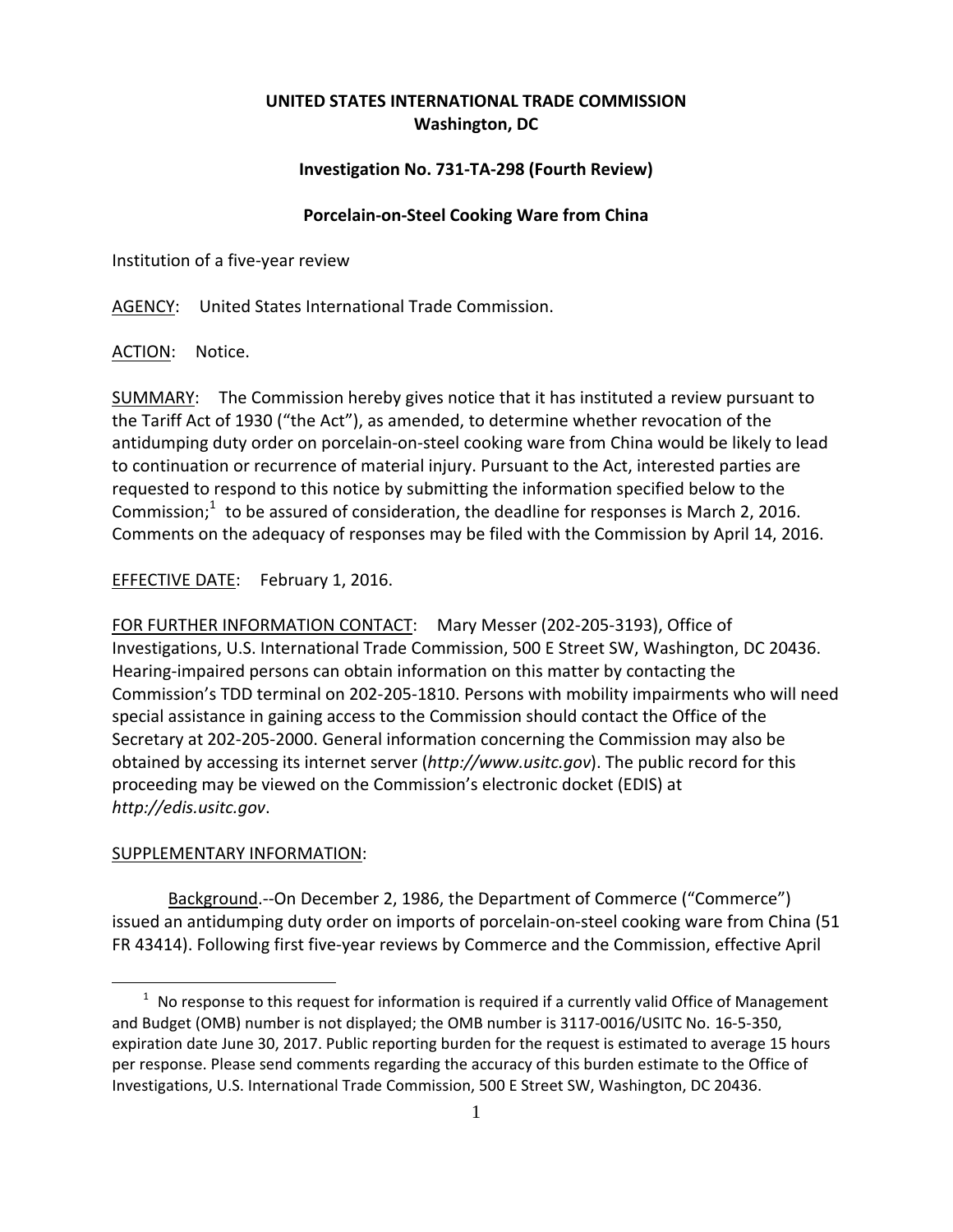14, 2000, Commerce issued a continuation of the antidumping duty order on porcelain‐on‐steel cooking ware from China (65 FR 20136). Following the second five‐year reviews by Commerce and the Commission, effective November 22, 2005, Commerce issued a continuation of the antidumping duty order on porcelain‐on‐steel cooking ware from China (70 FR 70581). Following the third five-year reviews by Commerce and the Commission, effective March 14, 2011, Commerce issued a continuation of the antidumping duty order on imports of porcelain‐on‐steel cooking ware from China (76 FR 13602). The Commission is now conducting a fourth review pursuant to section 751(c) of the Act, as amended (19 USC 1675(c)), to determine whether revocation of the order would be likely to lead to continuation or recurrence of material injury to the domestic industry within a reasonably foreseeable time. Provisions concerning the conduct of this proceeding may be found in the Commission's Rules of Practice and Procedure at 19 CFR Parts 201, Subparts A and B and 19 CFR Part 207, Subparts A and F. The Commission will assess the adequacy of interested party responses to this notice of institution to determine whether to conduct a full review or an expedited review. The Commission's determination in any expedited review will be based on the facts available, which may include information provided in response to this notice.

Definitions. -- The following definitions apply to this review:

- (1) *Subject Merchandise* is the class or kind of merchandise that is within the scope of the five‐year review, as defined by the Department of Commerce.
- (2) The *Subject Country* in this review is China.
- (3) The *Domestic Like Product* is the domestically produced product or products which are like, or in the absence of like, most similar in characteristics and uses with, the *Subject Merchandise*. In its original determination, its full first five‐year review determination, and its expedited second and third five‐year review determinations concerning porcelain‐on‐steel cooking ware from China, the Commission defined the *Domestic Like Product* as all porcelain‐on‐steel cooking ware, including teakettles. One Commissioner defined the *Domestic Like Product* differently in the original determination.
- (4) The *Domestic Industry* is the U.S. producers as a whole of the *Domestic Like Product*, or those producers whose collective output of the *Domestic Like Product* constitutes a major proportion of the total domestic production of the product. In its original determination, its full first five‐year review determination, and its expedited second and third five‐year review determinations concerning porcelain‐on‐steel cooking ware from China, the Commission defined the *Domestic Industry* as all domestic producers of porcelain‐on‐steel cooking ware, including teakettles. One Commissioner defined the *Domestic Industry* differently in the original determination.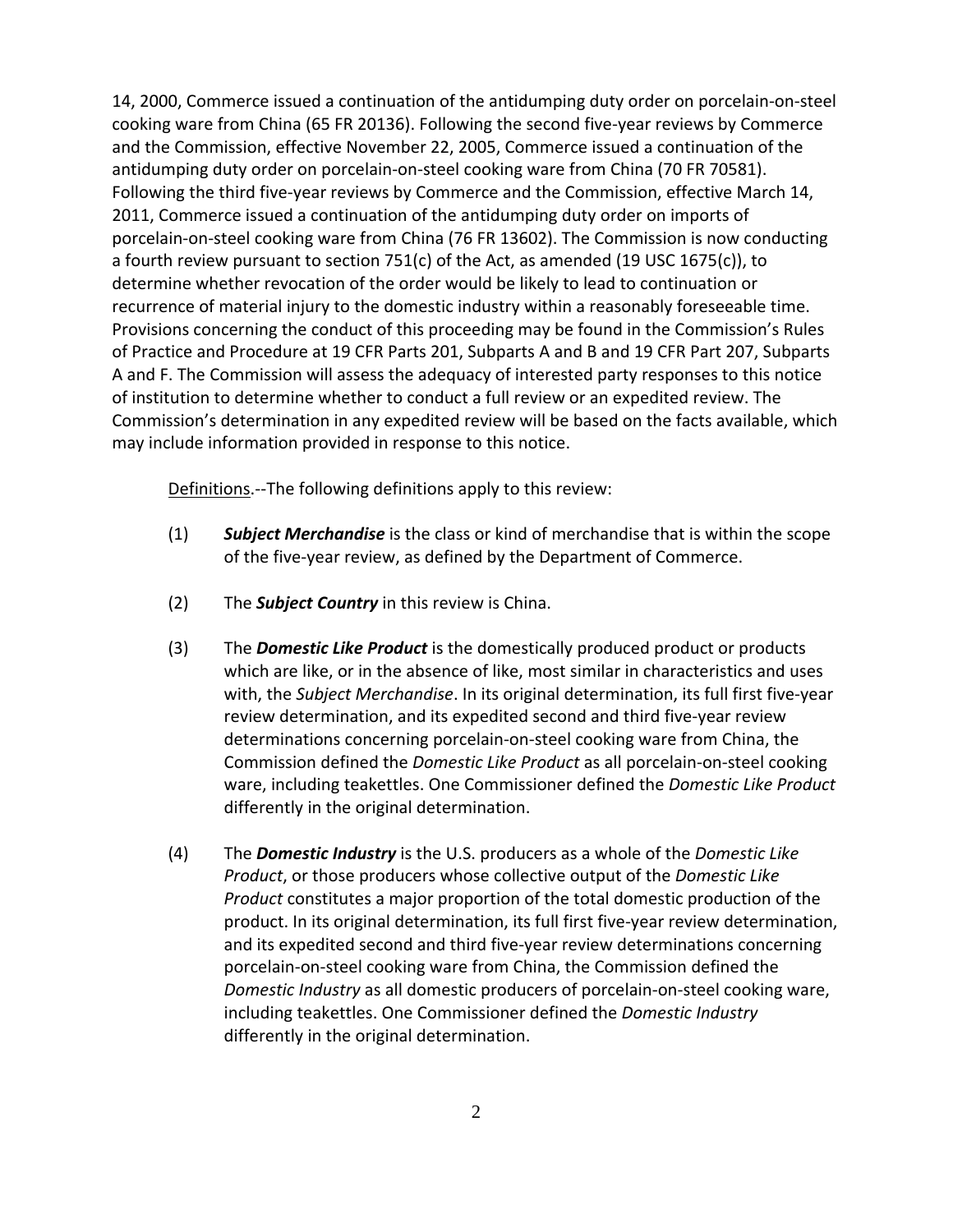(5) An *Importer* is any person or firm engaged, either directly or through a parent company or subsidiary, in importing the *Subject Merchandise* into the United States from a foreign manufacturer or through its selling agent.

Participation in the proceeding and public service list.‐‐Persons, including industrial users of the *Subject Merchandise* and, if the merchandise is sold at the retail level, representative consumer organizations, wishing to participate in the proceeding as parties must file an entry of appearance with the Secretary to the Commission, as provided in section 201.11(b)(4) of the Commission's rules, no later than 21 days after publication of this notice in the *Federal Register*. The Secretary will maintain a public service list containing the names and addresses of all persons, or their representatives, who are parties to the proceeding.

Former Commission employees who are seeking to appear in Commission five‐year reviews are advised that they may appear in a review even if they participated personally and substantially in the corresponding underlying original investigation or an earlier review of the same underlying investigation. The Commission's designated agency ethics official has advised that a five‐year review is not the same particular matter as the underlying original investigation, and a five‐year review is not the same particular matter as an earlier review of the same underlying investigation for purposes of 18 U.S.C. § 207, the post employment statute for Federal employees, and Commission rule 201.15(b) (19 CFR § 201.15(b)), 79 FR 3246 (Jan. 17, 2014), 73 FR 24609 (May 5, 2008). Consequently, former employees are not required to seek Commission approval to appear in a review under Commission rule 19 CFR § 201.15, even if the corresponding underlying original investigation or an earlier review of the same underlying investigation was pending when they were Commission employees. For further ethics advice on this matter, contact Carol McCue Verratti, Deputy Agency Ethics Official, at 202‐205‐3088.

Limited disclosure of business proprietary information (BPI) under an administrative protective order (APO) and APO service list.‐‐Pursuant to section 207.7(a) of the Commission's rules, the Secretary will make BPI submitted in this proceeding available to authorized applicants under the APO issued in the proceeding, provided that the application is made no later than 21 days after publication of this notice in the *Federal Register*. Authorized applicants must represent interested parties, as defined in 19 U.S.C. § 1677(9), who are parties to the proceeding. A separate service list will be maintained by the Secretary for those parties authorized to receive BPI under the APO.

Certification.‐‐Pursuant to section 207.3 of the Commission's rules, any person submitting information to the Commission in connection with this proceeding must certify that the information is accurate and complete to the best of the submitter's knowledge. In making the certification, the submitter will be deemed to consent, unless otherwise specified, for the Commission, its employees, and contract personnel to use the information provided in any other reviews or investigations of the same or comparable products which the Commission conducts under Title VII of the Act, or in internal audits and investigations relating to the programs and operations of the Commission pursuant to 5 U.S.C. Appendix 3.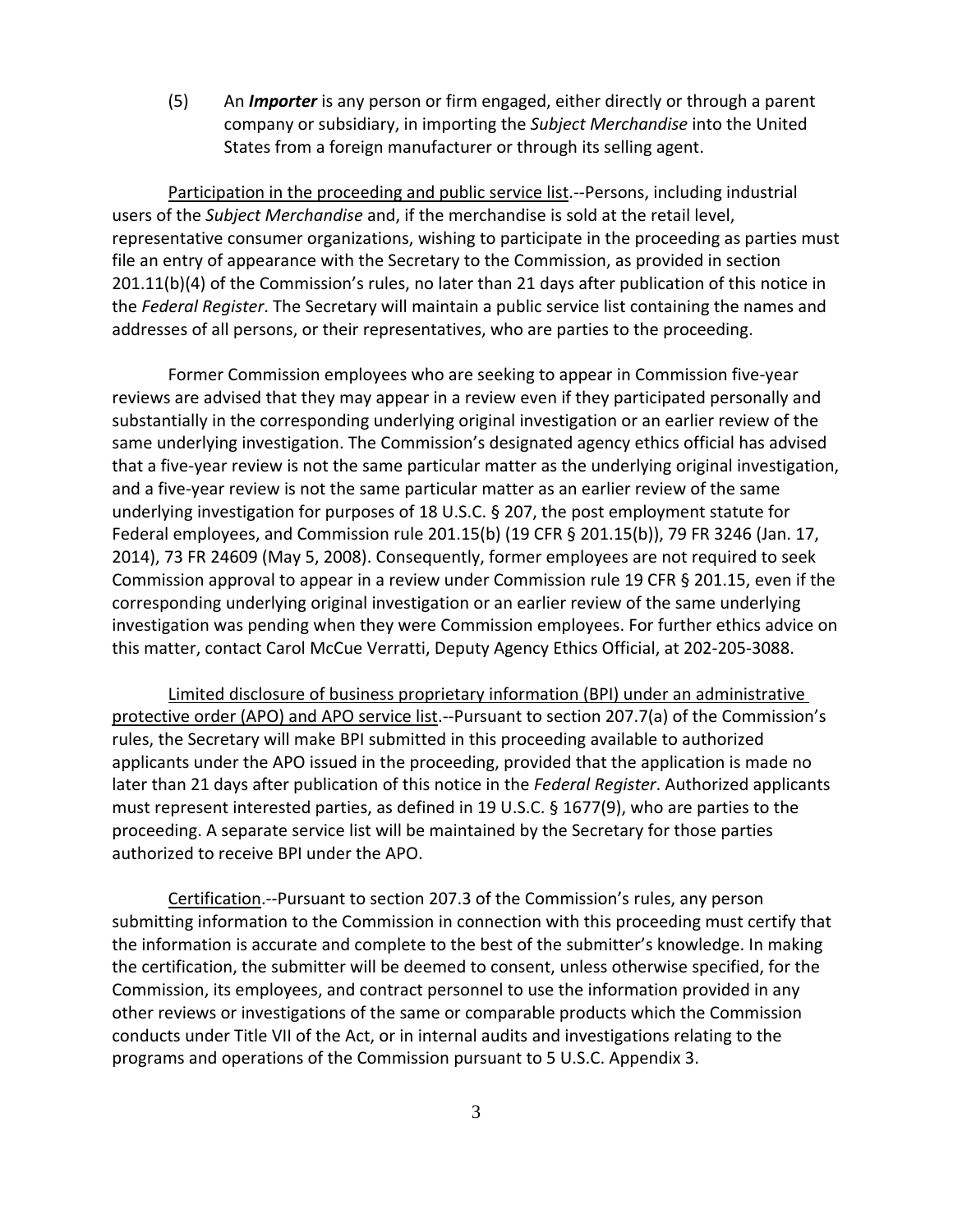Written submissions.‐‐Pursuant to section 207.61 of the Commission's rules, each interested party response to this notice must provide the information specified below. The deadline for filing such responses is March 2, 2016. Pursuant to section 207.62(b) of the Commission's rules, eligible parties (as specified in Commission rule 207.62(b)(1)) may also file comments concerning the adequacy of responses to the notice of institution and whether the Commission should conduct an expedited or full review. The deadline for filing such comments is April 14, 2016. All written submissions must conform with the provisions of sections 201.8 and 207.3 of the Commission's rules and any submissions that contain BPI must also conform with the requirements of sections 201.6 and 207.7 of the Commission's rules. Please be aware that the Commission's rules with respect to filing have changed. The most recent amendments took effect on July 25, 2014. *See* 79 FR 35920 (June 25, 2014), and the revised Commission Handbook on E‐filing, available from the Commission's website at *http://edis.usitc.gov*. Also, in accordance with sections 201.16(c) and 207.3 of the Commission's rules, each document filed by a party to the proceeding must be served on all other parties to the proceeding (as identified by either the public or APO service list as appropriate), and a certificate of service must accompany the document (if you are not a party to the proceeding you do not need to serve your response).

Inability to provide requested information.‐‐Pursuant to section 207.61(c) of the Commission's rules, any interested party that cannot furnish the information requested by this notice in the requested form and manner shall notify the Commission at the earliest possible time, provide a full explanation of why it cannot provide the requested information, and indicate alternative forms in which it can provide equivalent information. If an interested party does not provide this notification (or the Commission finds the explanation provided in the notification inadequate) and fails to provide a complete response to this notice, the Commission may take an adverse inference against the party pursuant to section 776(b) of the Act (19 U.S.C. § 1677e(b)) in making its determination in the review.

INFORMATION TO BE PROVIDED IN RESPONSE TO THIS NOTICE OF INSTITUTION: As used below, the term "firm" includes any related firms.

- (1) The name and address of your firm or entity (including World Wide Web address) and name, telephone number, fax number, and E‐mail address of the certifying official.
- (2) A statement indicating whether your firm/entity is a U.S. producer of the *Domestic Like Product*, a U.S. union or worker group, a U.S. importer of the *Subject Merchandise*, a foreign producer or exporter of the *Subject Merchandise*, a U.S. or foreign trade or business association, or another interested party (including an explanation). If you are a union/worker group or trade/business association, identify the firms in which your workers are employed or which are members of your association.
- (3) A statement indicating whether your firm/entity is willing to participate in this proceeding by providing information requested by the Commission.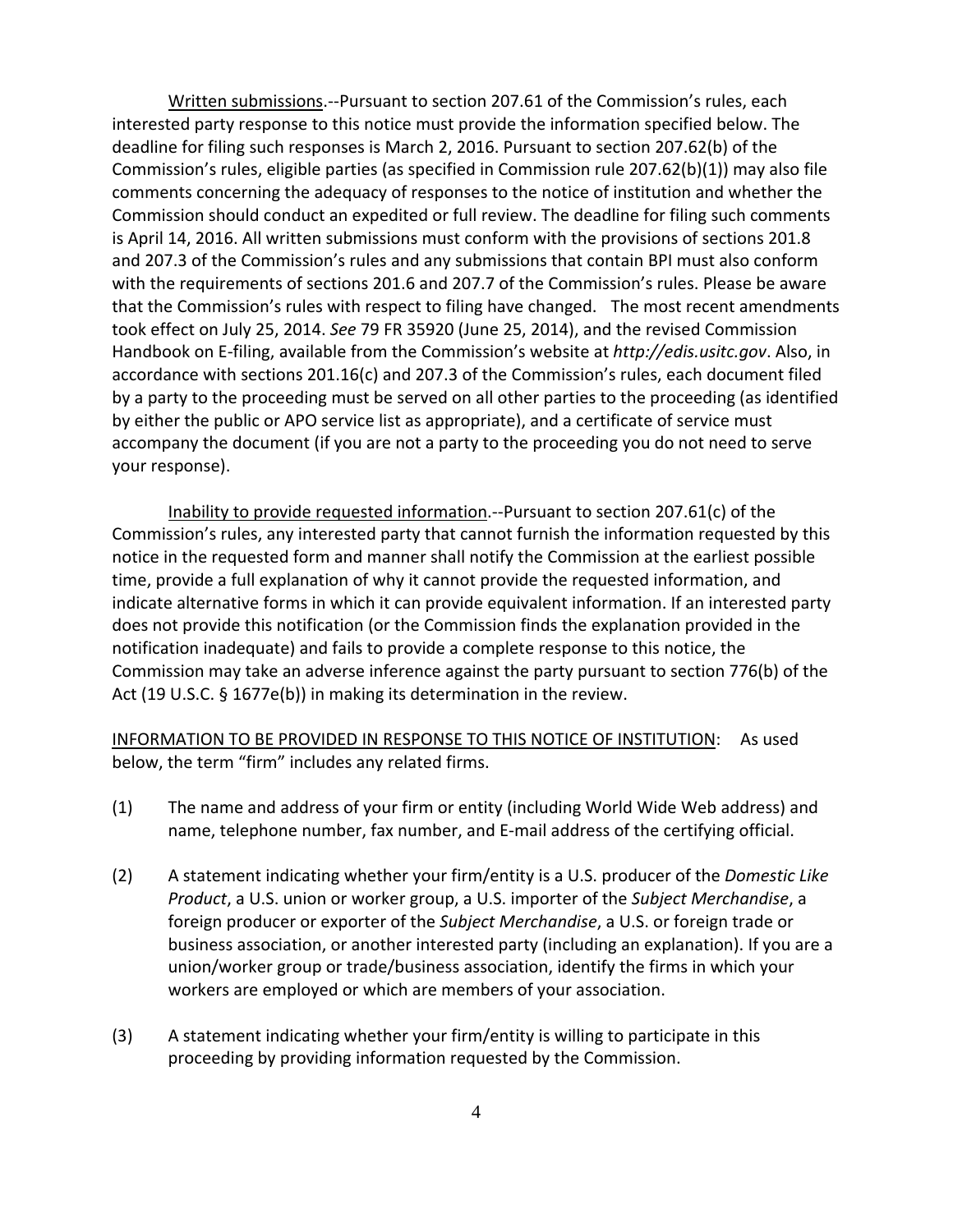- (4) A statement of the likely effects of the revocation of the antidumping duty order on the *Domestic Industry* in general and/or your firm/entity specifically. In your response, please discuss the various factors specified in section 752(a) of the Act (19 U.S.C. § 1675a(a)) including the likely volume of subject imports, likely price effects of subject imports, and likely impact of imports of *Subject Merchandise* on the *Domestic Industry*.
- (5) A list of all known and currently operating U.S. producers of the *Domestic Like Product*. Identify any known related parties and the nature of the relationship as defined in section 771(4)(B) of the Act (19 U.S.C. § 1677(4)(B)).
- (6) A list of all known and currently operating U.S. importers of the *Subject Merchandise* and producers of the *Subject Merchandise* in the *Subject Country* that currently export or have exported *Subject Merchandise* to the United States or other countries after 2009.
- (7) A list of 3‐5 leading purchasers in the U.S. market for the *Domestic Like Product* and the *Subject Merchandise* (including street address, World Wide Web address, and the name, telephone number, fax number, and E‐mail address of a responsible official at each firm).
- (8) A list of known sources of information on national or regional prices for the *Domestic Like Product* or the *Subject Merchandise* in the U.S. or other markets.
- (9) If you are a U.S. producer of the *Domestic Like Product*, provide the following information on your firm's operations on that product during calendar year 2015, except as noted (report quantity data in units and value data in U.S. dollars, f.o.b. plant). If you are a union/worker group or trade/business association, provide the information, on an aggregate basis, for the firms in which your workers are employed/which are members of your association.
	- (a) Production (quantity) and, if known, an estimate of the percentage of total U.S. production of the *Domestic Like Product* accounted for by your firm's(s') production;
	- (b) Capacity (quantity) of your firm to produce the *Domestic Like Product* (i.e., the level of production that your establishment(s) could reasonably have expected to attain during the year, assuming normal operating conditions (using equipment and machinery in place and ready to operate), normal operating levels (hours per week/weeks per year), time for downtime, maintenance, repair, and cleanup, and a typical or representative product mix);
	- (c) the quantity and value of U.S. commercial shipments of the *Domestic Like Product* produced in your U.S. plant(s);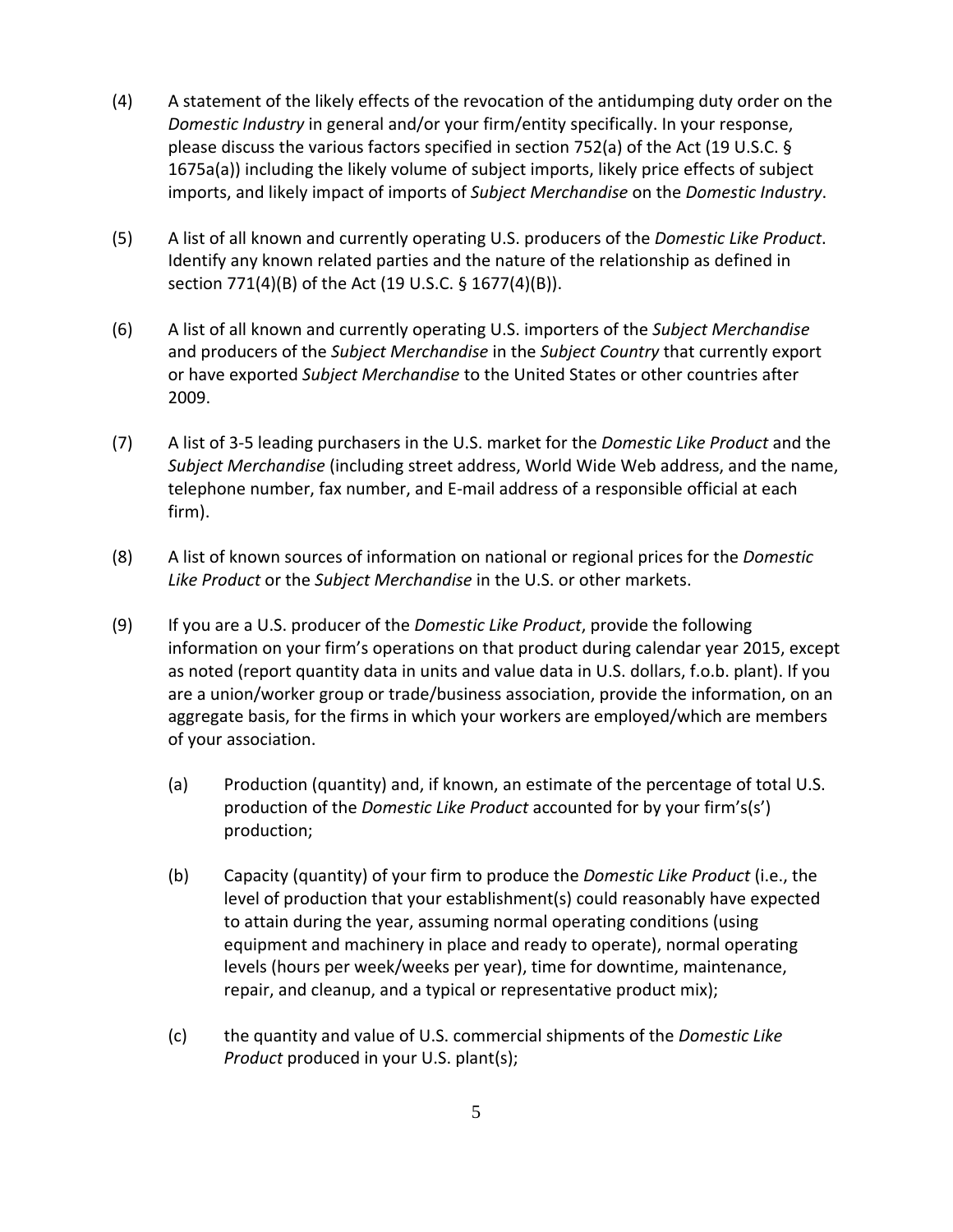- (d) the quantity and value of U.S. internal consumption/company transfers of the *Domestic Like Product* produced in your U.S. plant(s); and
- (e) the value of (i) net sales, (ii) cost of goods sold (COGS), (iii) gross profit, (iv) selling, general and administrative (SG&A) expenses, and (v) operating income of the *Domestic Like Product* produced in your U.S. plant(s) (include both U.S. and export commercial sales, internal consumption, and company transfers) for your most recently completed fiscal year (identify the date on which your fiscal year ends).
- (10) If you are a U.S. importer or a trade/business association of U.S. importers of the *Subject Merchandise* from the *Subject Country*, provide the following information on your firm's(s') operations on that product during calendar year 2015 (report quantity data in units and value data in U.S. dollars). If you are a trade/business association, provide the information, on an aggregate basis, for the firms which are members of your association.
	- (a) The quantity and value (landed, duty‐paid but not including antidumping or countervailing duties) of U.S. imports and, if known, an estimate of the percentage of total U.S. imports of *Subject Merchandise* from the *Subject Country* accounted for by your firm's(s') imports;
	- (b) the quantity and value (f.o.b. U.S. port, including antidumping and/or countervailing duties) of U.S. commercial shipments of *Subject Merchandise* imported from the *Subject Country*; and
	- (c) the quantity and value (f.o.b. U.S. port, including antidumping and/or countervailing duties) of U.S. internal consumption/company transfers of *Subject Merchandise* imported from the *Subject Country*.
- (11) If you are a producer, an exporter, or a trade/business association of producers or exporters of the *Subject Merchandise* in the *Subject Country*, provide the following information on your firm's(s') operations on that product during calendar year 2015 (report quantity data in units and value data in U.S. dollars, landed and duty‐paid at the U.S. port but not including antidumping or countervailing duties). If you are a trade/business association, provide the information, on an aggregate basis, for the firms which are members of your association.
	- (a) Production (quantity) and, if known, an estimate of the percentage of total production of *Subject Merchandise* in the *Subject Country* accounted for by your firm's(s') production;
	- (b) Capacity (quantity) of your firm(s) to produce the *Subject Merchandise* in the *Subject Country* (i.e., the level of production that your establishment(s) could